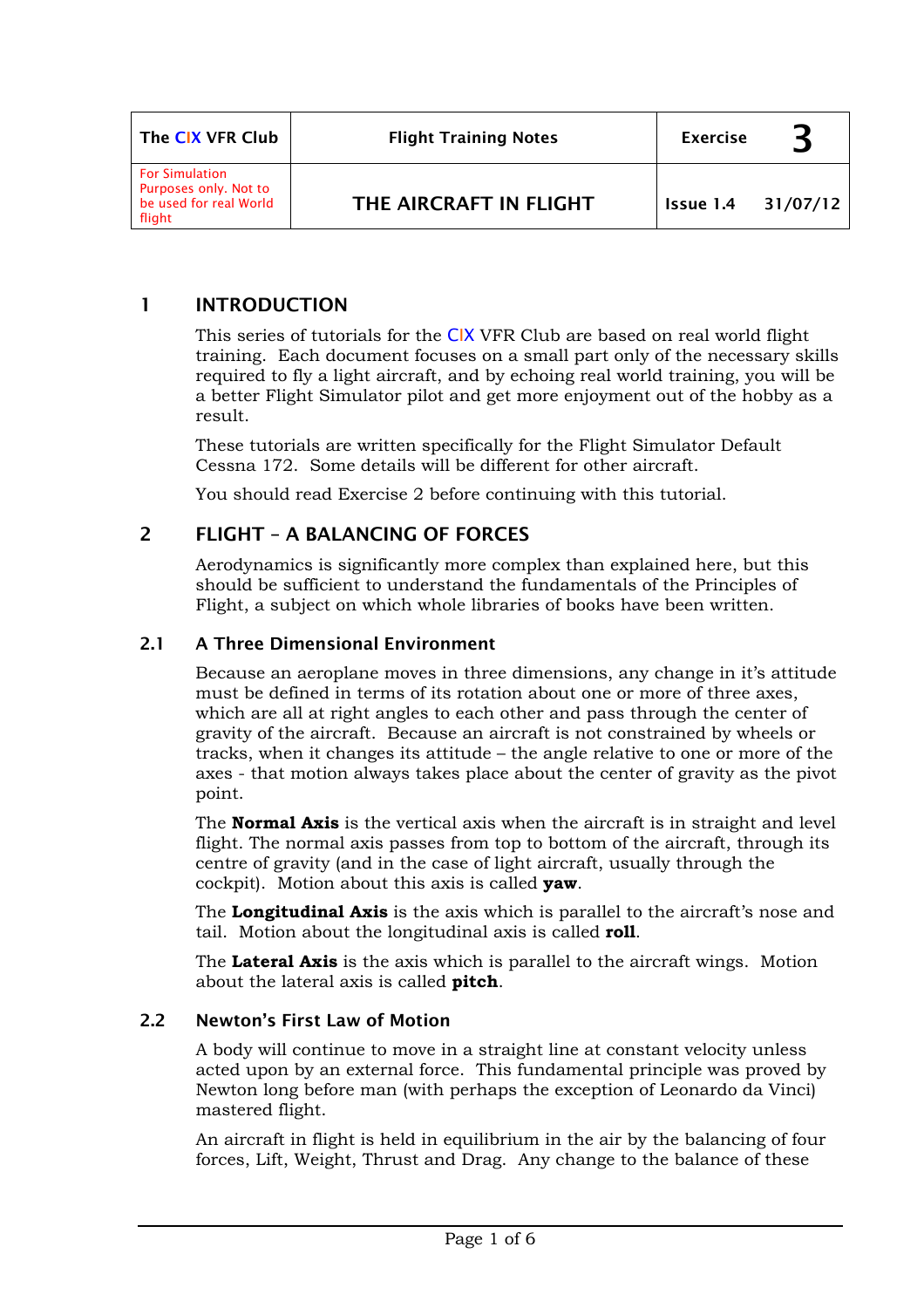| The CIX VFR Club                                                                   | <b>Flight Training Notes</b> | <b>Exercise</b> |          |
|------------------------------------------------------------------------------------|------------------------------|-----------------|----------|
| <b>For Simulation</b><br>Purposes only. Not to<br>be used for real World<br>flight | THE AIRCRAFT IN FLIGHT       | Issue 1.4       | 31/07/12 |

forces, and the aircraft will change its path through the air in accordance with Newton's first law.

## 2.3 The Balancing of Forces

When an aircraft is in straight and level flight at a steady speed, the weight of the aircraft is balanced equally by the Lift generated by the wings, and the Thrust, generated by the propeller, will be in equilibrium with the Drag.

Drag is created by a number of factors including: -

- 1) The frontal cross-sectional area of the aircraft profile drag
- 2) The surface area of the aircraft over which air flows parasite drag
- 3) The pattern of airflow over the wings induced drag



### 2.4 The Coupling of Forces

An aircraft in level flight at constant speed therefore has two sets of forces counteracting each other in pairs, technically called "couples". The coupled forces do not necessarily act through the same axis, and consequently can produce a turning force or "moment".

Lift acts through the Centre Of Pressure, and weight acts through the Centre Of Gravity. If these are not the same, then any turning force will manifest itself about the pitch axis. In other words the nose of the aircraft will want to lift or to drop depending on the direction of the turning force.

The purpose of the aircraft's tailplane is to create lift at a point remote from the centre of gravity, to counteract any turning moment. It is the same as balancing a ruler across your finger, (which is the pitch axis in this example). A big weight near your finger may be counterbalanced by a small weight further away.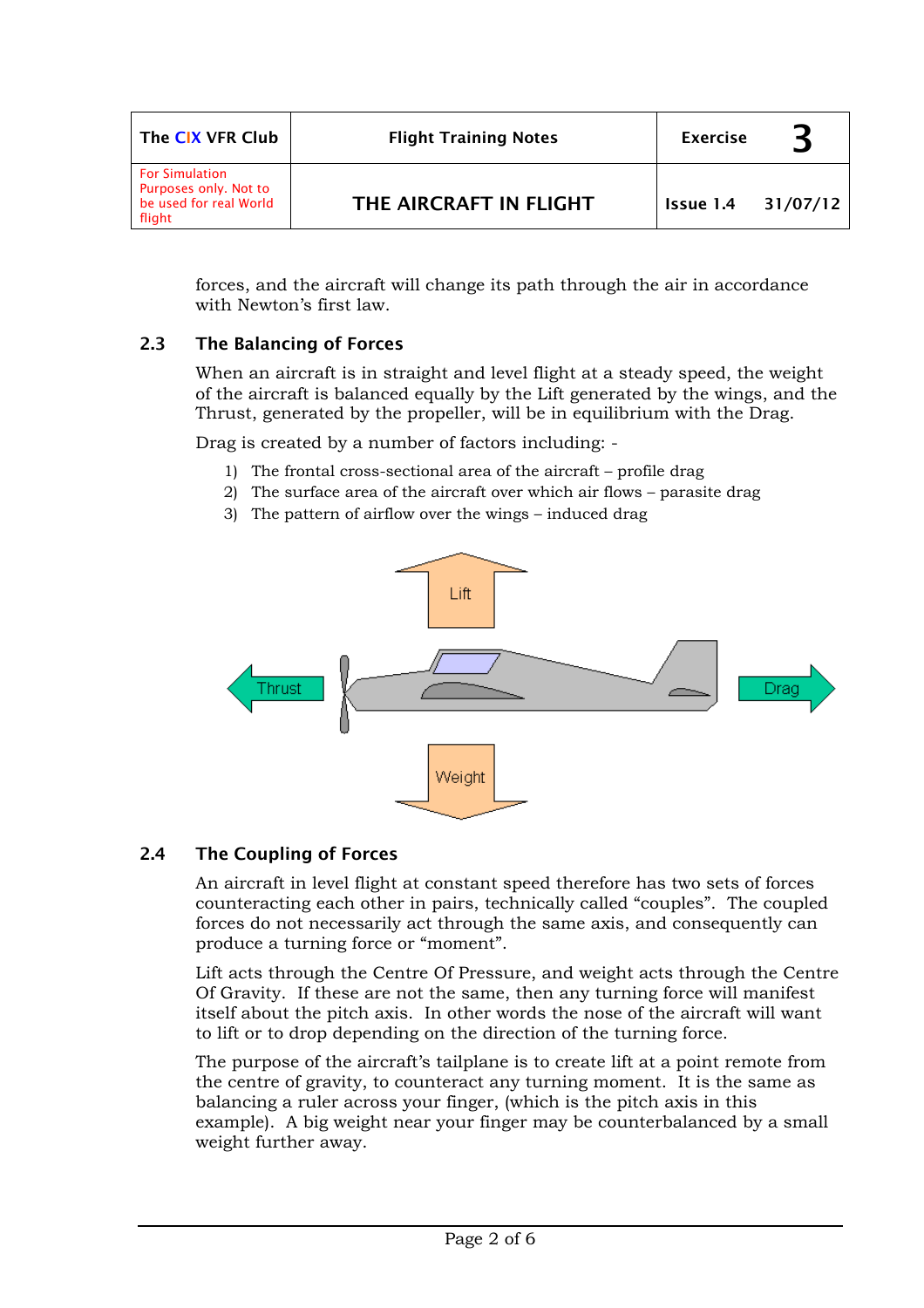| The CIX VFR Club                                                                   | <b>Flight Training Notes</b> | <b>Exercise</b> |          |
|------------------------------------------------------------------------------------|------------------------------|-----------------|----------|
| <b>For Simulation</b><br>Purposes only. Not to<br>be used for real World<br>flight | THE AIRCRAFT IN FLIGHT       | Issue 1.4       | 31/07/12 |

A stable aircraft design is one in which the nose naturally drops as the forces on it reduce, (for reasons which don't matter here). To achieve this, the Centre of Lift is designed to be slightly aft of the Centre of Gravity rather than the two being directly in vertical alignment with each other. This means that to balance this slight nose heavy state, the tailplane of most aircraft is used to push the tail down (and therefore hold the nose UP), and so the "lift" generated by a tailplane acts downwards, not upwards.

## 3 GOING UP AND COMING DOWN

### 3.1 Level Flight

The lift generated by the wings acts perpendicularly to the wings through the Centre of Pressure. If the lift is equal to and opposite in direction to the total weight of the aircraft acting through the Centre of Gravity, the aircraft will fly level. It will neither climb nor descend. The lift generated by the wing is a function of the speed and direction of the airflow over the wing.

The direction of airflow reaching the wing is called the **Angle of Attack**. If the speed of the air passing over the wing increases, and the angle of attack remains the same, then the lift will increase, and vice versa. If the angle of attack increases, but the speed of the air passing over the wing remains the same, then the lift will increase, and vice versa. In level flight, the angle of attack for most light aircraft is between 1 and 3 degrees. However, if the angle of attack becomes too high (around 10 degrees) the airflow over the wing ceases to be smooth, and the lift effect is lost. The wing is then said to be **stalled**.

## 3.2 Climbing

If the lift generated by the wings is greater than the total weight, because of increased airflow over the wing surface, (created by an increase in speed for instance) and the aircraft started from level flight, it will now climb. Alternatively, if the nose is raised, so that the angle of attack is increased, the aircraft will also climb. However, in this case because there is no increase in energy in the system, the climb will result in a reduction of speed. This will reduce the lift, so that the aircraft climbs more slowly than the initial rate.

### 3.3 Descending

If the lift generated by the wings is less than the total weight, because of decreased airflow over the wing surface, and the aircraft started from level flight, it will now descend. Similarly, if the nose is lowered, so that the angle of attack is decreased, the aircraft will descend. The descent will result in an increase in speed which will increase the lift, so that the rate of descent reduces from the initial rate.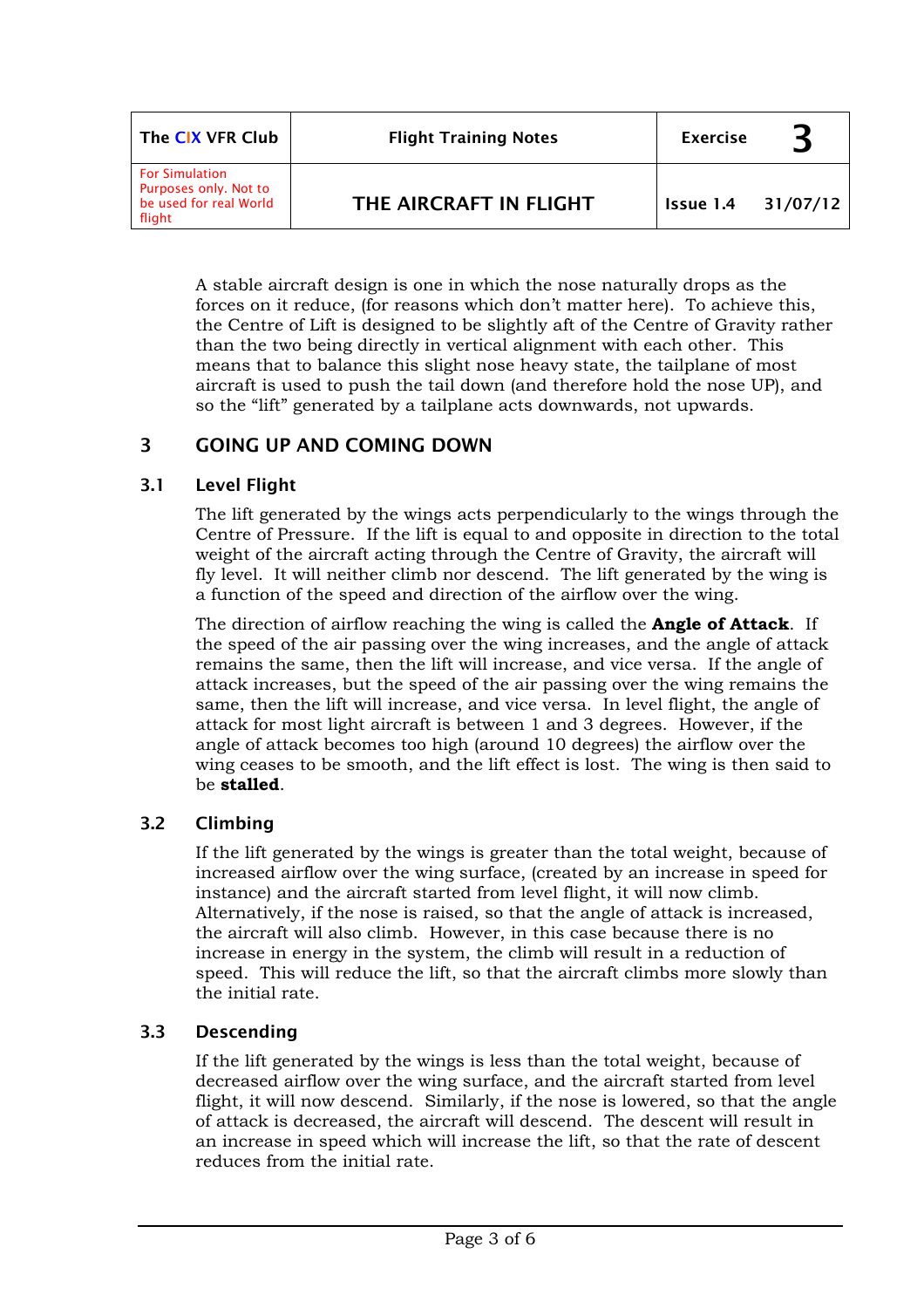| The CIX VFR Club                                                                   | <b>Flight Training Notes</b> | <b>Exercise</b> |          |
|------------------------------------------------------------------------------------|------------------------------|-----------------|----------|
| <b>For Simulation</b><br>Purposes only. Not to<br>be used for real World<br>flight | THE AIRCRAFT IN FLIGHT       | Issue 1.4       | 31/07/12 |

## 3.4 The Effect of Power

In a propeller driven aircraft, though not in a jet engined aircraft, increasing power increases the airflow over the wings without any increase in airspeed. Consequently an increase in power will make the aircraft climb. Similarly, decreasing power decreases the airflow over the wings and the aircraft will descend.

# 3.5 The Effect of Flaps

Flaps are fitted to aircraft to improve performance in certain phases of flight. to:  $-$ 

- to increase drag, thus giving a steeper approach without increasing the airspeed, and
- to increase lift particularly at low speed.

They are mainly used in the approach to land phase of flight, but may also be used ( $1^{st}$  stage only, normally) in some aircraft, to increase low speed lift, when taking off from short runways, or high altitude runways. Flaps can also used in slow flight, to reduce the risk of stalling.

# 4 TURNING

Note that because mass always acts vertically downwards, but lift acts perpendicularly to the wing, then if the aircraft is not level, the forces are not in balance. An aircraft banking for instance generates less total lift at an angle to the vertical, so the vertical component of the lift will be less than the total lift. A banking aircraft will therefore always tend to descend if all other forces are unchanged. An aircraft flying without any pilot input (it has been known) will eventually enter a spiral dive to earth.

In a turn, the aircraft banks so that a horizontal force is introduced (yellow arrow) which generates the turn. Without that horizontal fore, Newton's lawa of Motion again state that the aircraft would continue to fly in a straight line. When the aircraft banks, however, it loses lift, because the maximum lift (green arrow in the image below) is no longer equal and opposite in direction to the weight (blue arrow) of the aircraft.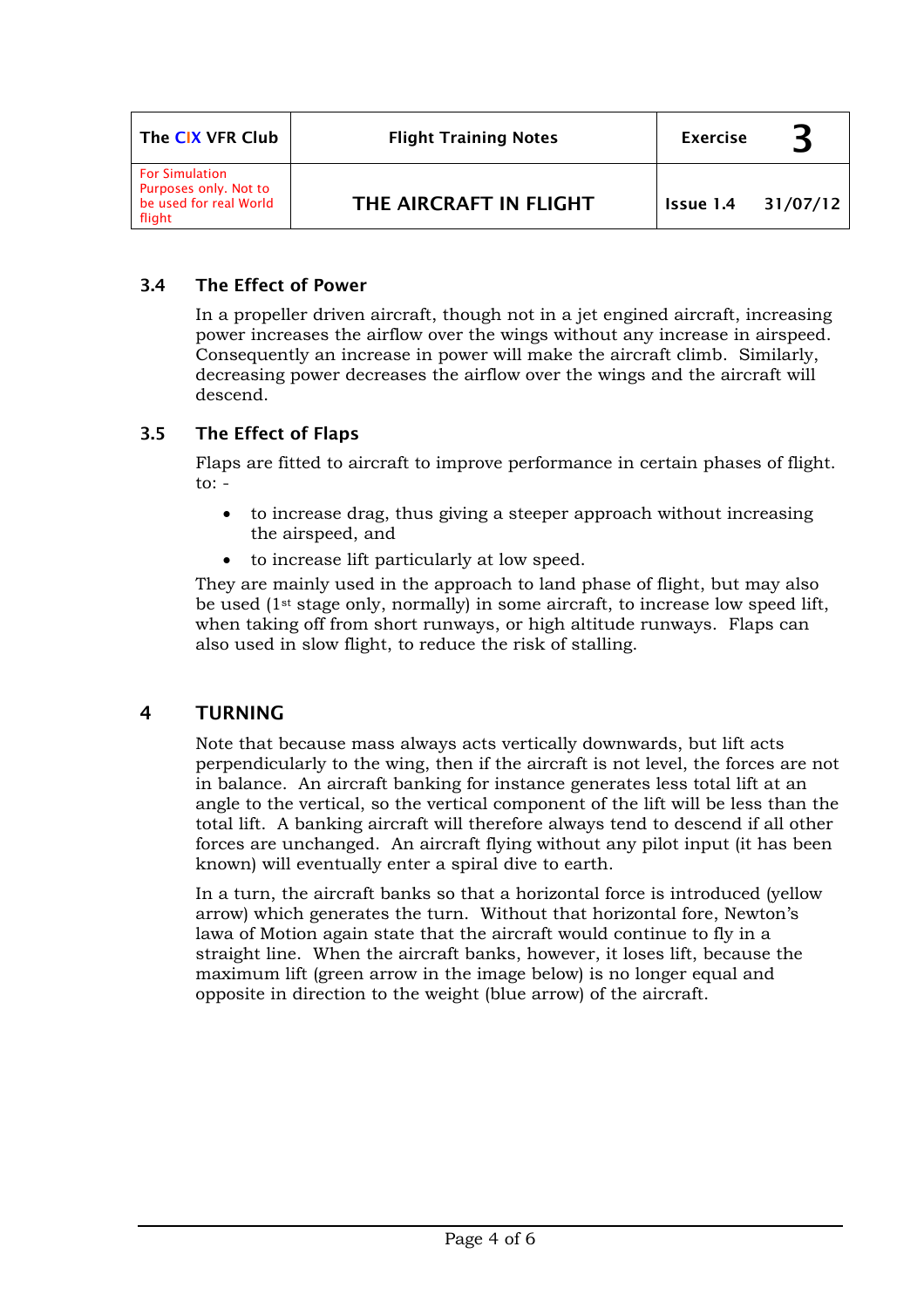| The CIX VFR Club                                                                   | <b>Flight Training Notes</b> | <b>Exercise</b>    |  |
|------------------------------------------------------------------------------------|------------------------------|--------------------|--|
| <b>For Simulation</b><br>Purposes only. Not to<br>be used for real World<br>flight | THE AIRCRAFT IN FLIGHT       | Issue 1.4 31/07/12 |  |



Unfortunately, the effect is rather exaggerated in FS, and back pressure on the yoke is required to maintain a level turn. In the real world, an aircraft with a bank angle of up to about  $15^{\circ} - 20^{\circ}$  shows little tendency to descend, making it easier to fly than its FS brother.

## 4.1 Medium Rate Turns

"Medium Rate" or "Normal" turns are made at  $30<sup>o</sup>$  angle of bank, as this is the optimum for a tight turn without introducing the adverse effects of out of balance forces. In FS, apply some back pressure to restore the lost lift and prevent the aircraft simultaneously descending.

## 4.2 Rate One Turns

A "Rate One" turn is a turn which completes  $180^\circ$  in one minute, or  $3^\circ$  per second. This of course is a function of airspeed, lift and bank angle, and to prove what is the necessary bank angle precisely is a complicated mathematical equation. Oddly, an empirical formula works very well, though it has no apparent scientific basis. To achieve a rate one turn in any aircraft, the bank angle required is the airspeed divided by 10, plus 7. In the Cessna 172, for instance, with an airspeed of 100 knots, the angle of bank required to achieve a rate one turn is  $100/10+7 = 17$ °. Using fifteen degrees is therefore a reasonable approximation.

### 4.3 Steep Turns

If the required turn is greater than  $30<sup>o</sup>$  angle of bank, then adding power will restore the lost lift. In the extreme, a 70o bank will require full power to maintain level flight, and the stall speed is increased substantially, (don't ask why) such that it is possible to stall the aircraft at 90 knots in a steep turn. I haven't tested this in FS, but a steep turn stall tends to affect the upper wing first, and the dramatic effect is that the aircraft suddenly rolls wings level. In some aircraft, the lower wing will stall first, and the aircraft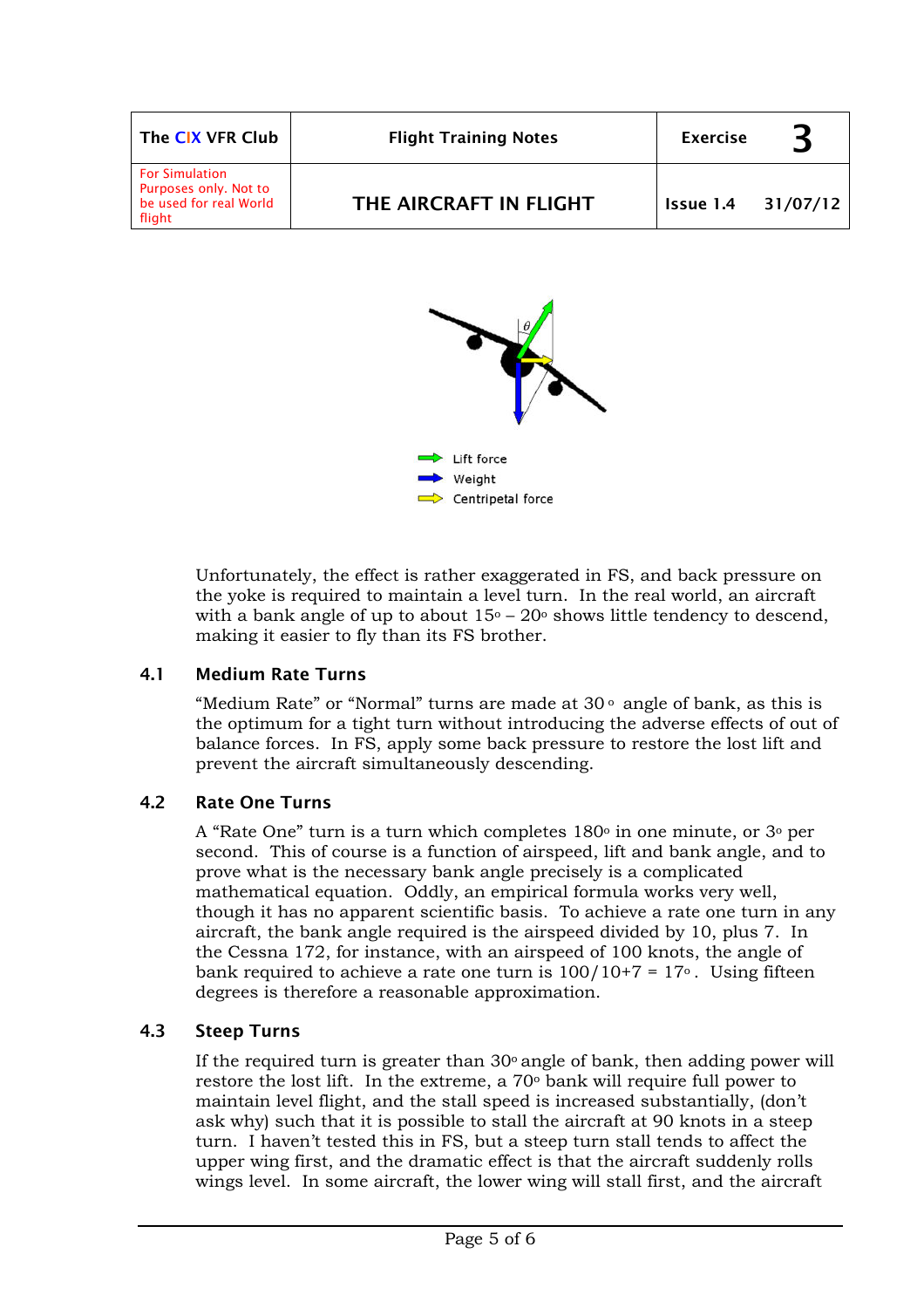| The CIX VFR Club                                                                   | <b>Flight Training Notes</b> | <b>Exercise</b>           |  |
|------------------------------------------------------------------------------------|------------------------------|---------------------------|--|
| <b>For Simulation</b><br>Purposes only. Not to<br>be used for real World<br>flight | THE AIRCRAFT IN FLIGHT       | <b>Issue 1.4 31/07/12</b> |  |

will flip inverted. Not fun. Generally, steep turns, definitely those with more than  $60^\circ$  of bank, are best avoided unless deliberately undertaking aerobatics.

### 4.4 Climbing Turns

In the climb, airspeed is low, and maximum lift in a vertical direction is needed, so the angle of bank needs to be minimised whilst achieving the required change of direction. In practice climbing turns should be limited to "Rate One" or 15o of bank in most circumstances.

### 4.5 Descending Turns

In a descending turn, the rate of descent will tend to increase for a given airspeed. It is not a hazard, but pilots need to be aware that their descent rate will increase in a turn. This can be used to advantage if an approach to land is too high, when a series of gentle 'S' turns on final approach can significantly reduce excess height.

At low airspeed, such as when turning onto final approach, the bank angle must be kept to a maximum of about  $15<sup>o</sup>$ , otherwise the loss of height as explained in 3.0 above becomes excessive. The instinct is then to apply back pressure on the yoke, reducing airspeed further (you are already slow) and you are in great danger of a stall or worse a spin during the final turn. It has happened many many times in real life, and is rarely survivable, so it is a major no-no to make your final turn steeper than 15o (in the Cessna 172).

## 5 OTHER FORCES

### 5.1 Torque Roll

This force isn't going to worry the Cessna driver, but is a consideration for a Spitfire pilot. Applying full power very rapidly in a very powerful aircraft can produce a torque reaction in the opposite direction of the rotation of the propeller, resulting in a sudden roll (banking) of the aircraft which can catch the pilot unawares. It used to catch the unwary WWII pilot when doing a low pass and then powering away into the climb. More than one wingtip has struck the ground, resulting in no climb!

## 5.2 The Coriolis Force

The final complication of an aircraft flying in its 3-dimensional medium is that the engine and propeller form a gyroscope. The main property of a gyroscope is that when spinning at high speed, its axis of spin remains constant. Any attempt to change the axis of spin requires a significant force to be applied. If that force is applied, then due to a phenomenon called the Coriolis Force, the direction of turn of the spin axis is at right angles to the